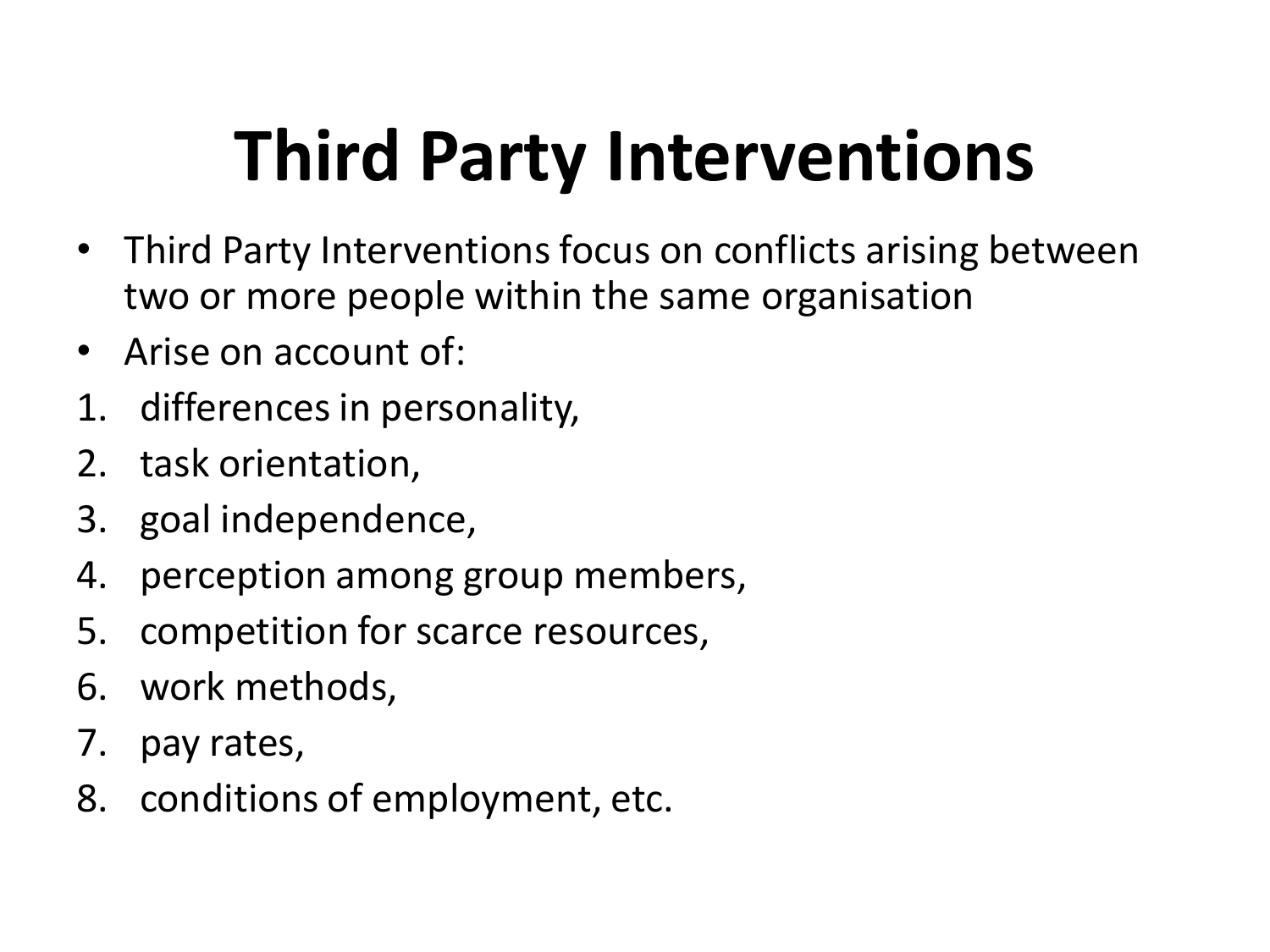## **When Is Third Party Intervention Useful?**

- When passions are high and the parties are deadlocked, third-party intervention is the only way to get negotiations back on the track
- It is appropriate when negotiators believe they can no longer manage the situation on their own
- When patterns of behavior are hard to change
- When there is potential for violence
- When the parties aren't able to clarify the basis of the conflict
- When the parties in conflict request a third party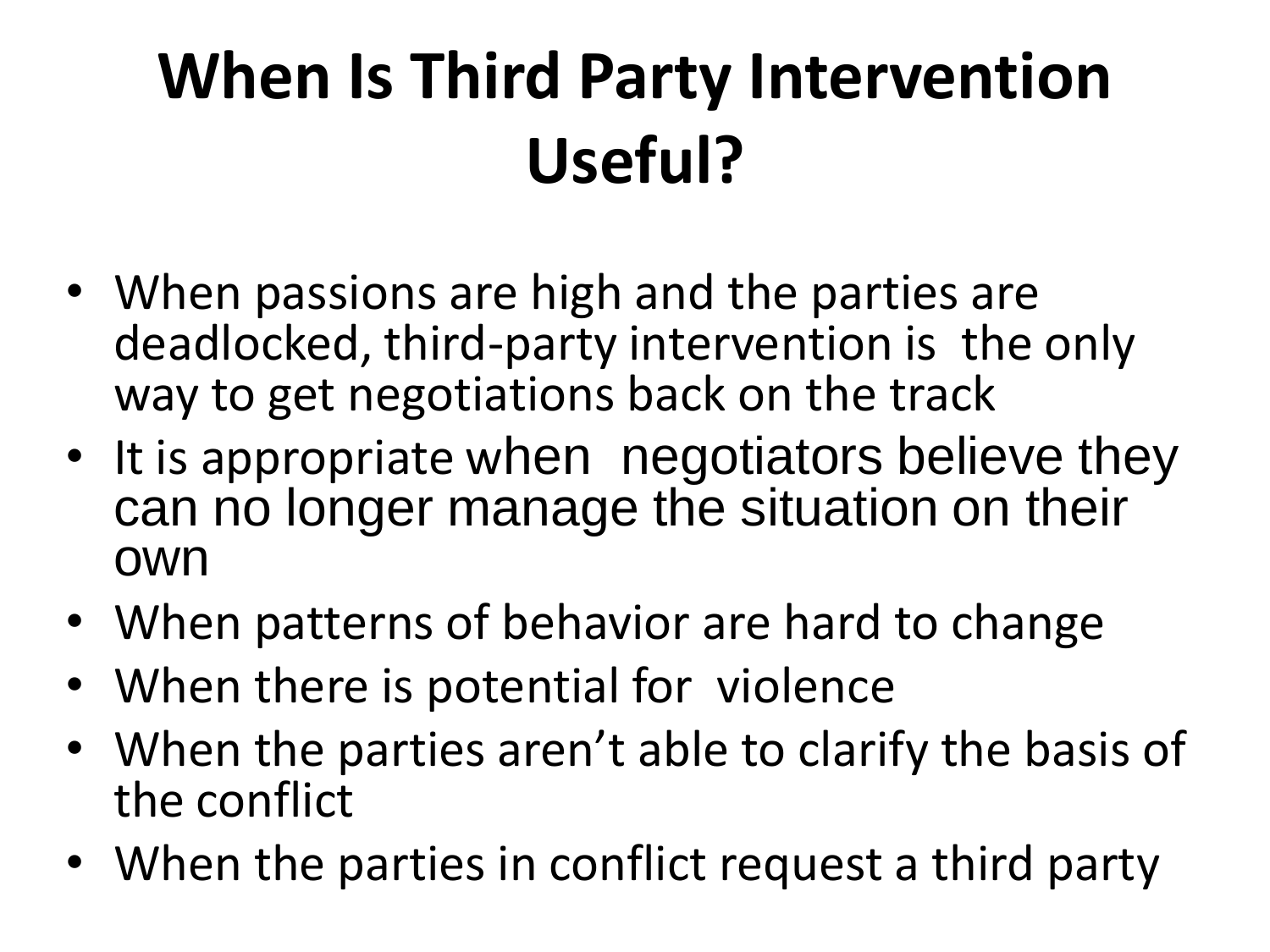# **Benefits of Third-Party Intervention**

- Creating breathing space or a cooling-off period.
- Reestablishing or enhancing communications.
- Refocusing on the substantive issues.
- Remedying or repairing strained relationships.
- Establishing or recommitting to time limits and deadlines.
- Salvaging sunk costs.
- Increasing levels of negotiators satisfaction with and commitment to the conflict resolution process and its outcomes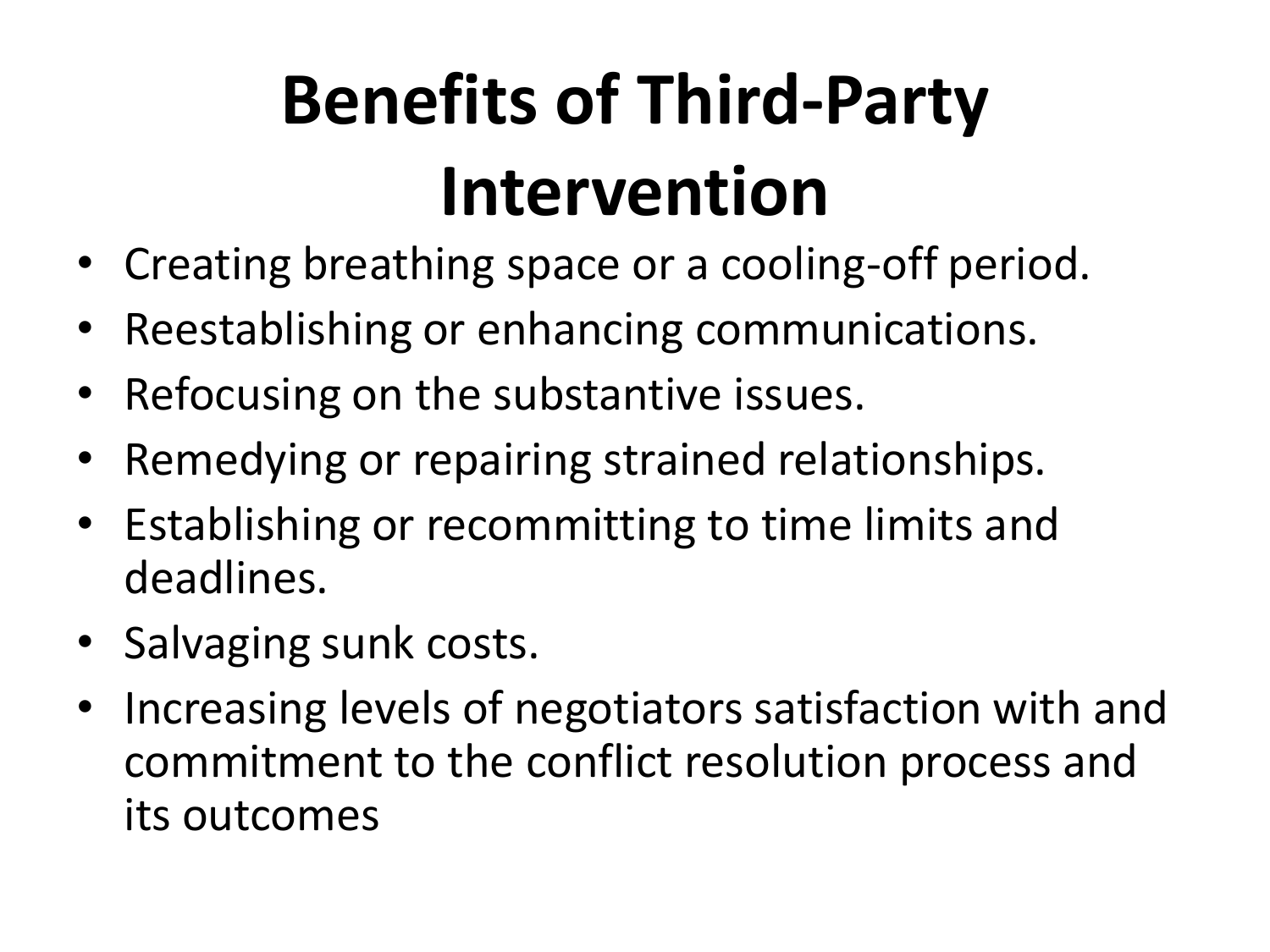# **What Do Third Parties Do?**

- There are three general types of third parties:
- 1. arbitrators,
- 2. mediators and
- 3. facilitators.
- They differ in terms of:
- 1. the degree of control they have over the settlement terms,
- 2. their role in the negotiation or conflict dialogue process, and
- 3. their knowledge of the issues in dispute.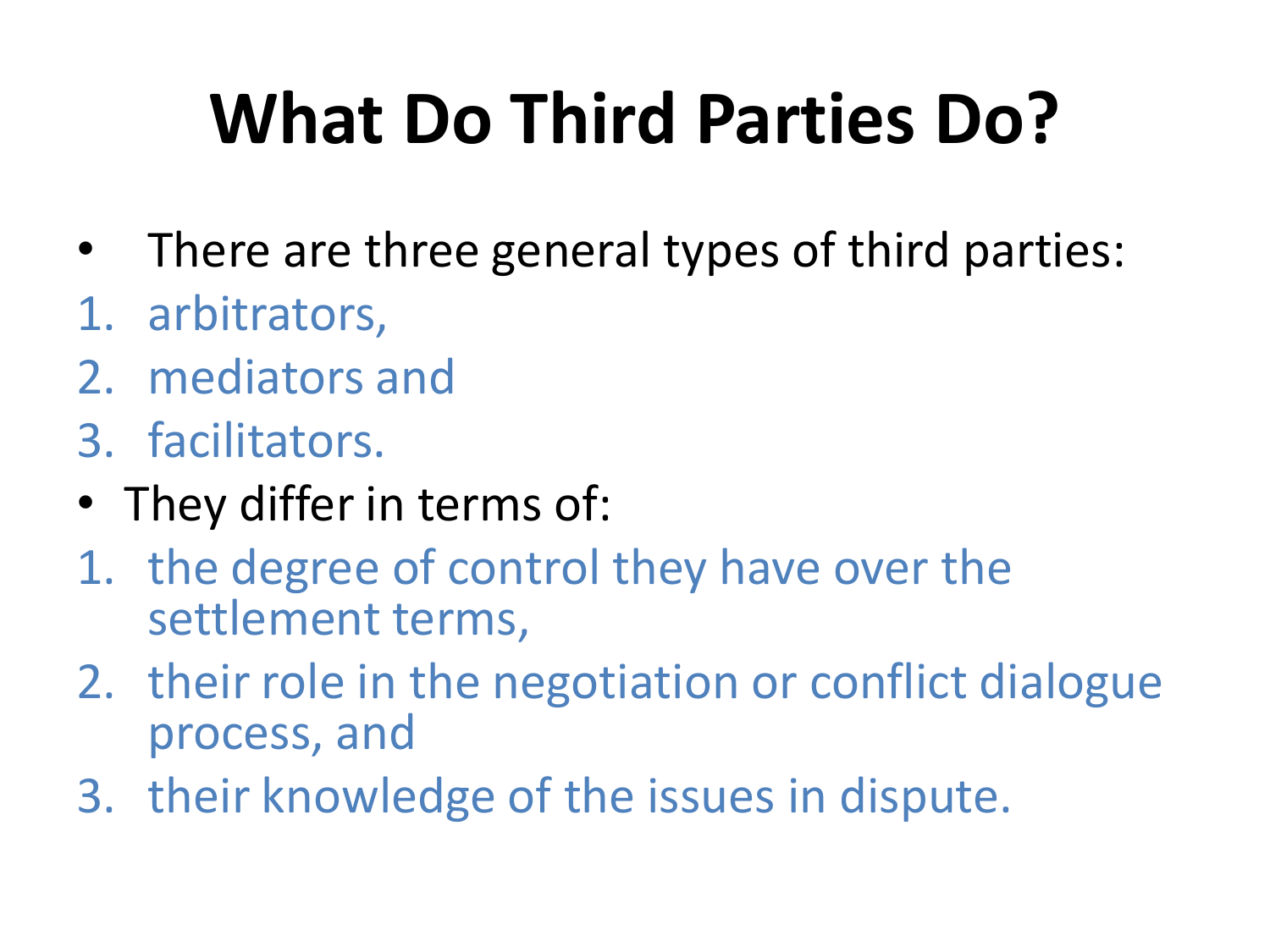# **Arbitration**

- Arbitration resolves a disagreement by having a neutral third party impose a decision
- There are several forms of arbitration
	- **Voluntary arbitration** –parties are not required to comply with the decision
	- **Binding arbitration**—parties are required to comply with the decision
	- **Interest arbitration**—a new contract is submitted
	- **Grievance arbitration**—refers to decisions about the interpretation of existing contracts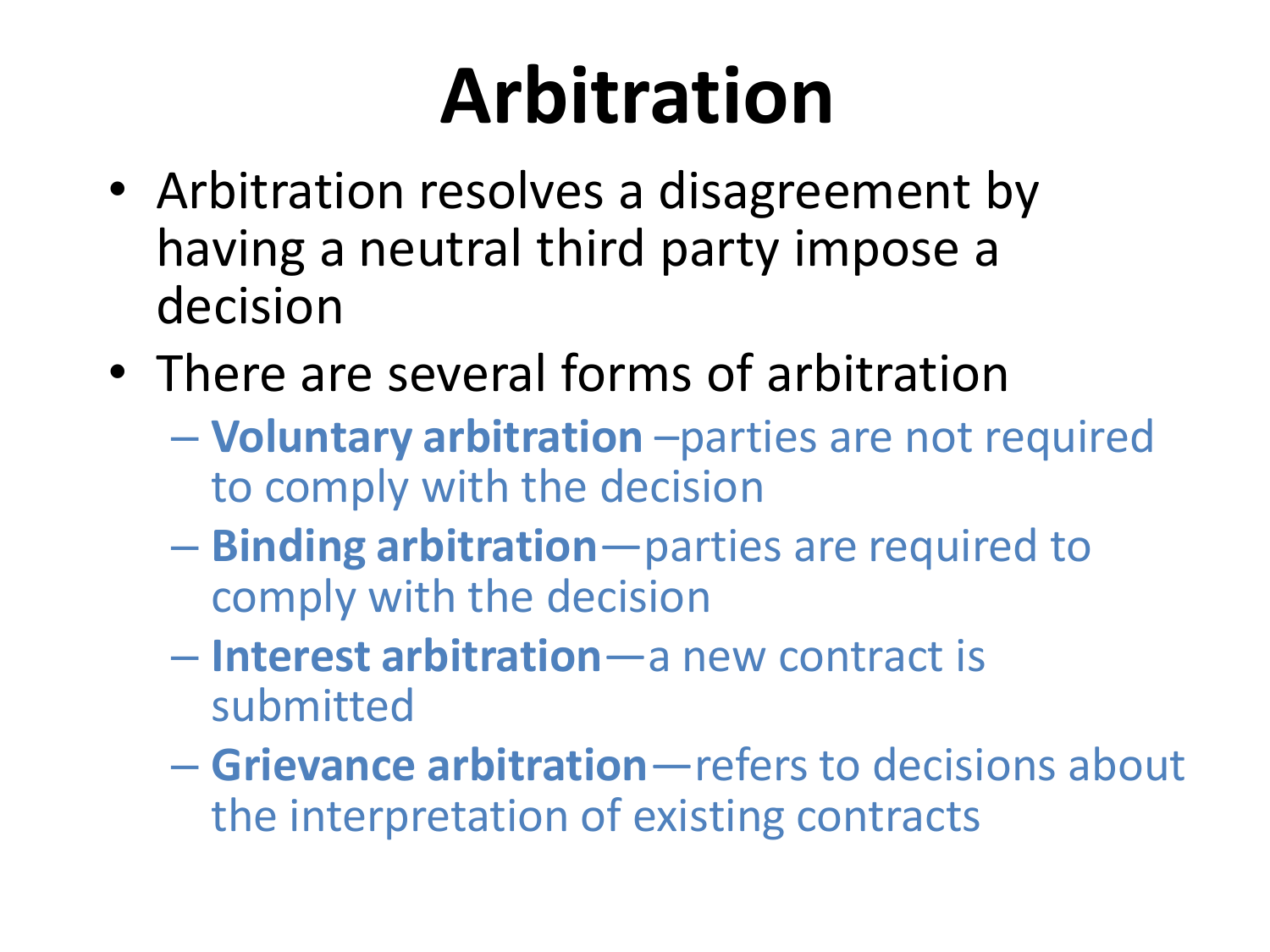## **Mediation**

• Mediation is the involvement of an impartial third party in an existing dispute between two or more persons in which the mediator facilitates the communication between the parties and promotes the use of constructive conflict management behaviors.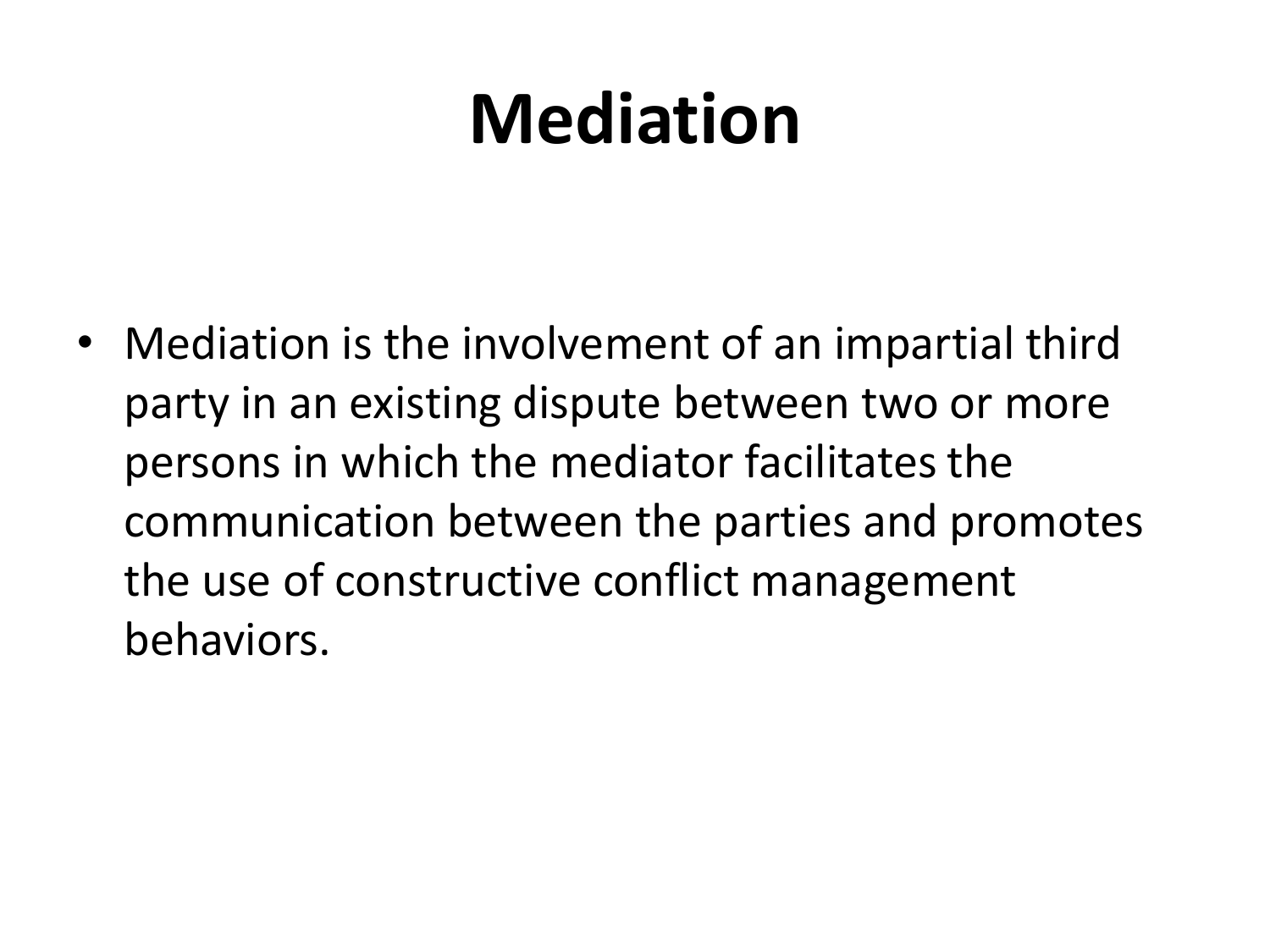#### **Facilitation**

• **Facilitation** is a process by which a third party helps to coordinate the activities of a group, acts as a process facilitator during meetings, or helps a group prevent or manage tension and move productively toward decisions.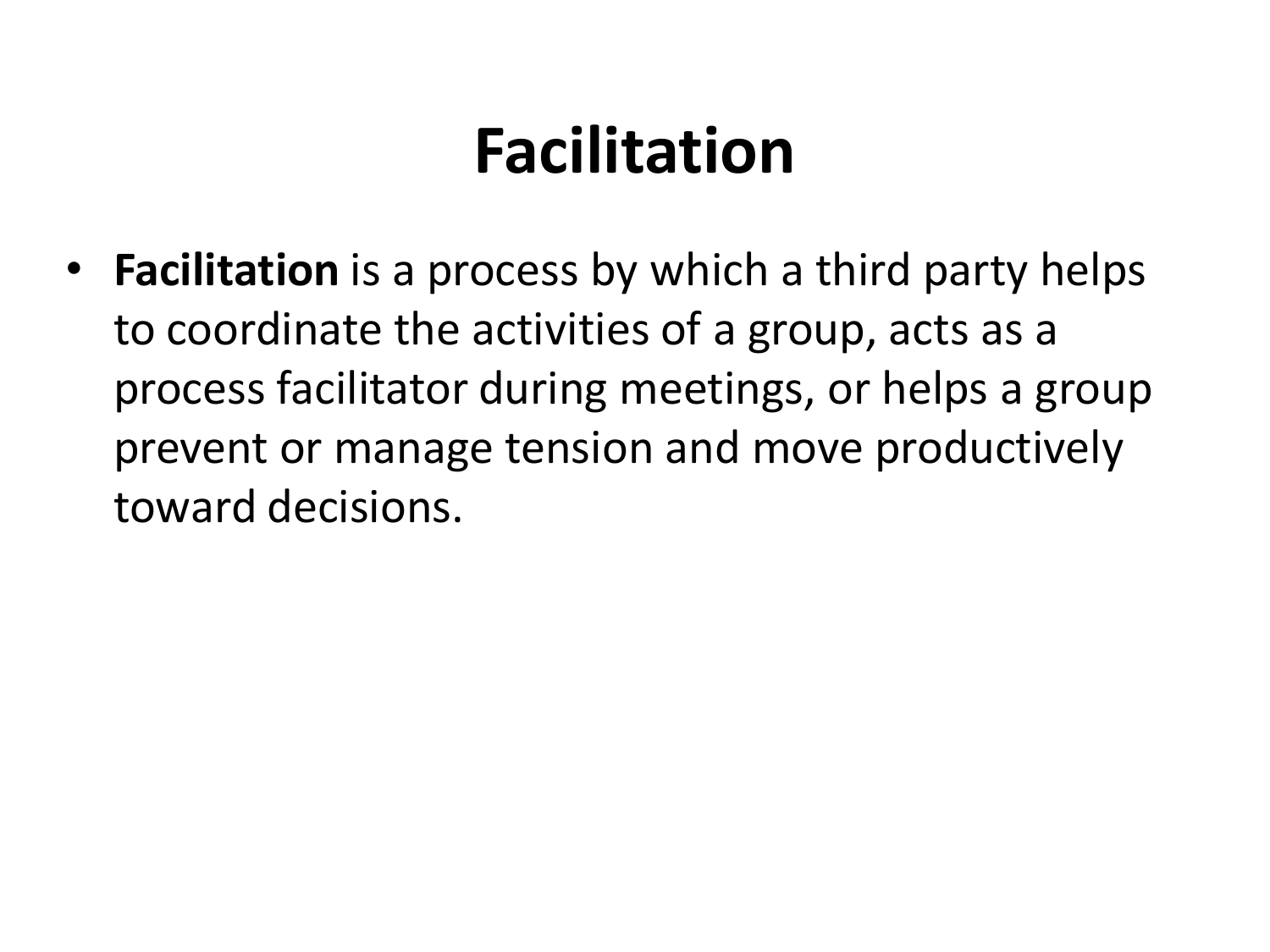## **When Mediation is Appropriate**

- A skilled mediator is present
- Participants are willing to mediate
- Extremely destructive relational patterns are absent
- The balance of power between the parties is relatively equal
- There are incentives to parties to try and make the situation better and/or to solve the problem(s)